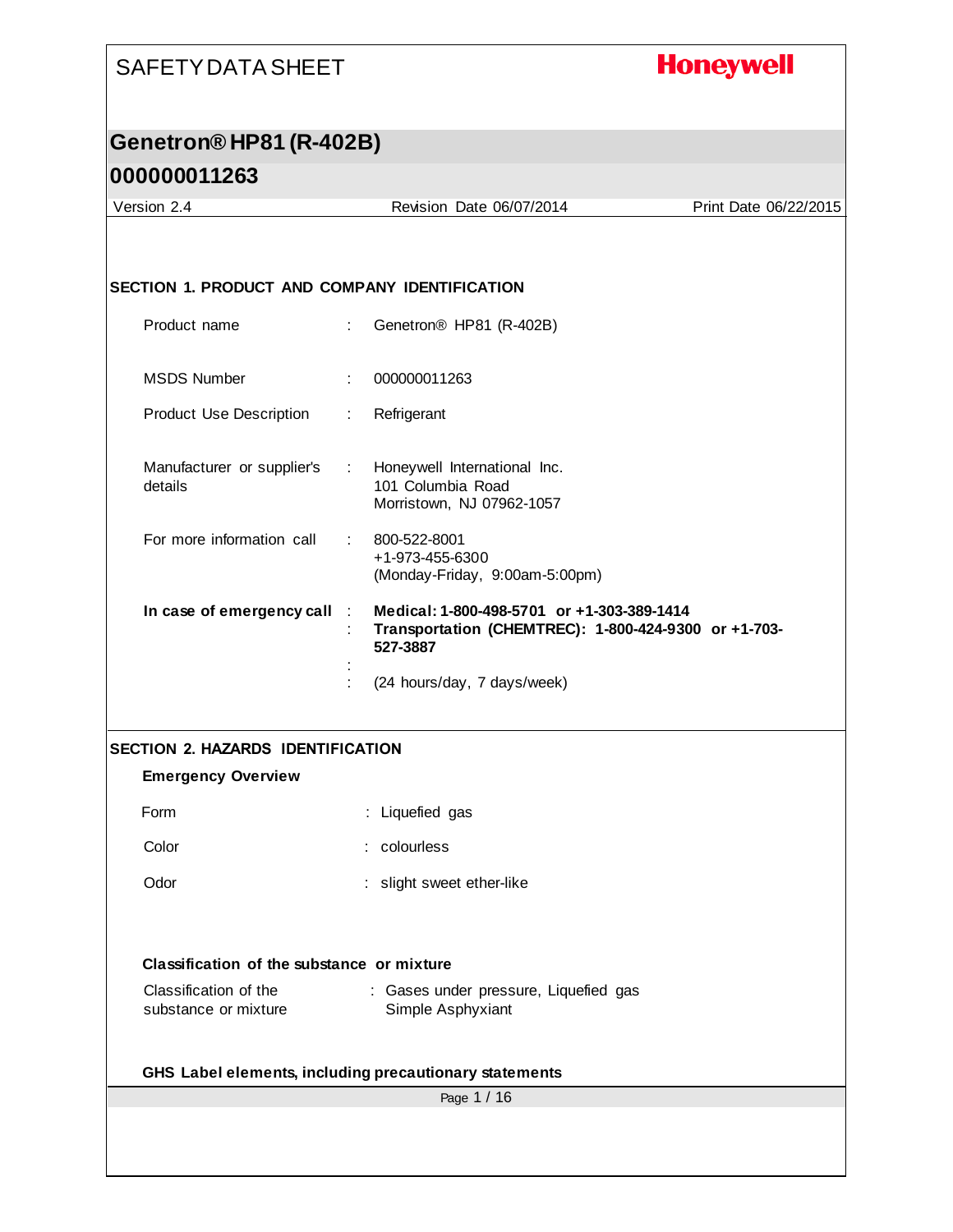| <b>SAFETY DATA SHEET</b>                                                                                                                                                     |                                                                                               |                                                                                                           | <b>Honeywell</b>      |
|------------------------------------------------------------------------------------------------------------------------------------------------------------------------------|-----------------------------------------------------------------------------------------------|-----------------------------------------------------------------------------------------------------------|-----------------------|
| Genetron® HP81 (R-402B)                                                                                                                                                      |                                                                                               |                                                                                                           |                       |
| 000000011263                                                                                                                                                                 |                                                                                               |                                                                                                           |                       |
| Version 2.4                                                                                                                                                                  | Revision Date 06/07/2014                                                                      |                                                                                                           | Print Date 06/22/2015 |
| Symbol(s)                                                                                                                                                                    |                                                                                               |                                                                                                           |                       |
| Signal word                                                                                                                                                                  | : Warning                                                                                     |                                                                                                           |                       |
| Hazard statements                                                                                                                                                            |                                                                                               | : Contains gas under pressure; may explode if heated.<br>May displace oxygen and cause rapid suffocation. |                       |
| Precautionary statements                                                                                                                                                     | : Storage:                                                                                    | Protect from sunlight. Store in a well-ventilated place.                                                  |                       |
| Hazards not otherwise<br>classified                                                                                                                                          | : May cause frostbite.<br>May cause cardiac arrhythmia.<br>May cause eye and skin irritation. |                                                                                                           |                       |
| Carcinogenicity<br>No component of this product present at levels greater than or equal to 0.1% is identified as a known<br>or anticipated carcinogen by NTP, IARC, or OSHA. |                                                                                               |                                                                                                           |                       |
| <b>SECTION 3. COMPOSITION/INFORMATION ON INGREDIENTS</b>                                                                                                                     |                                                                                               |                                                                                                           |                       |
| Chemical nature                                                                                                                                                              | : Mixture                                                                                     |                                                                                                           |                       |
| <b>Chemical Name</b>                                                                                                                                                         |                                                                                               | CAS-No.                                                                                                   | Concentration         |
| Chlorodifluoromethane                                                                                                                                                        |                                                                                               | 75-45-6                                                                                                   | 60.00 %               |
| Pentafluoroethane                                                                                                                                                            |                                                                                               | 354-33-6                                                                                                  | 38.00 %               |
| Propane                                                                                                                                                                      |                                                                                               | 74-98-6                                                                                                   | 2.00 %                |
| <b>SECTION 4. FIRST AID MEASURES</b>                                                                                                                                         |                                                                                               |                                                                                                           |                       |
|                                                                                                                                                                              | Page 2 / 16                                                                                   |                                                                                                           |                       |
|                                                                                                                                                                              |                                                                                               |                                                                                                           |                       |
|                                                                                                                                                                              |                                                                                               |                                                                                                           |                       |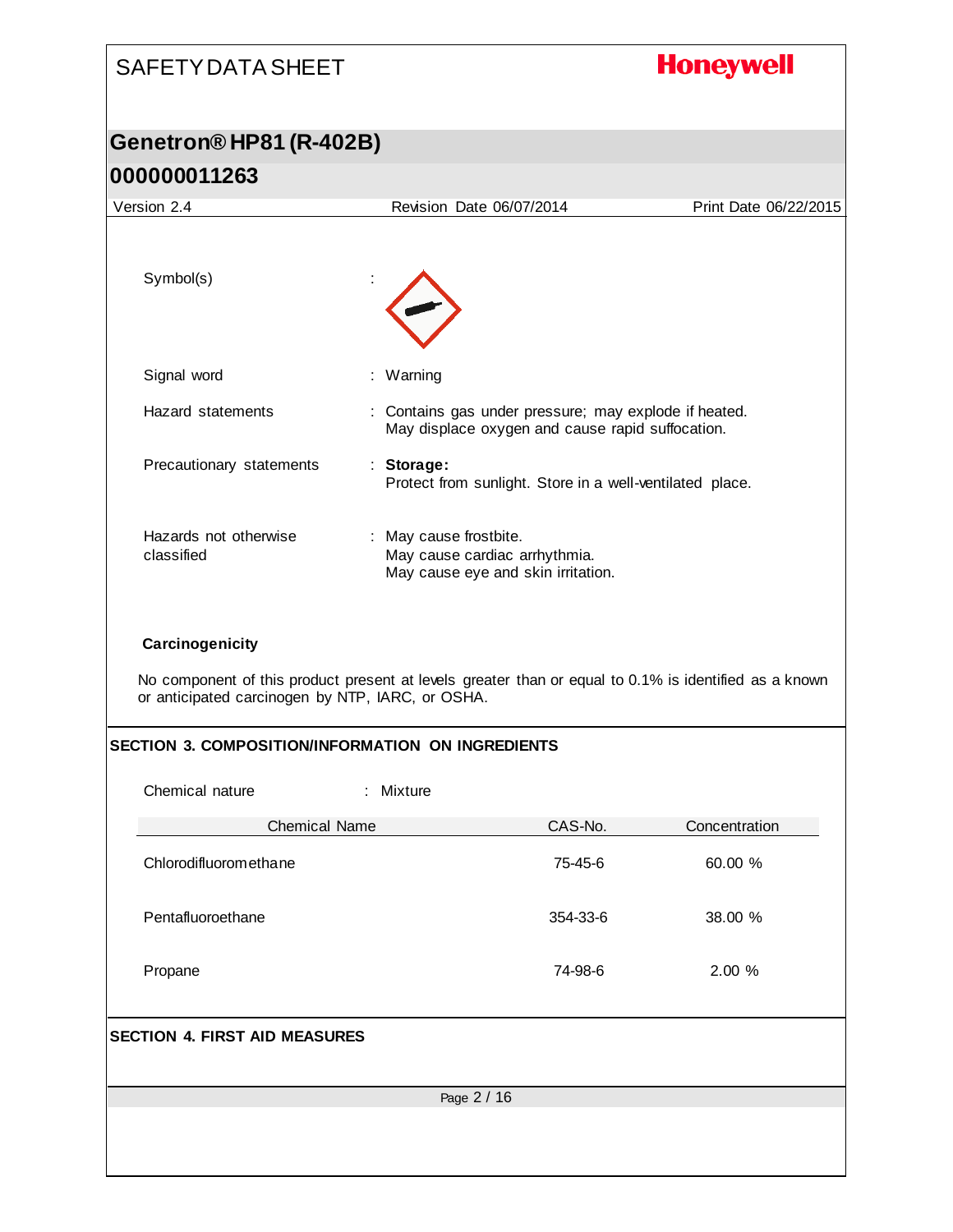**Honeywell** 

| Version 2.4                             | Revision Date 06/07/2014                                                                                                                                                                                                                                                                                                                         | Print Date 06/22/2015 |
|-----------------------------------------|--------------------------------------------------------------------------------------------------------------------------------------------------------------------------------------------------------------------------------------------------------------------------------------------------------------------------------------------------|-----------------------|
|                                         |                                                                                                                                                                                                                                                                                                                                                  |                       |
| Inhalation                              | Move to fresh air. If breathing is irregular or stopped,<br>administer artificial respiration. Use oxygen as required,<br>provided a qualified operator is present. Call a physician. Do<br>not give drugs from adrenaline-ephedrine group.                                                                                                      |                       |
| Skin contact                            | After contact with skin, wash immediately with plenty of water.<br>If there is evidence of frostbite, bathe (do not rub) with<br>lukewarm (not hot) water. If water is not available, cover with a<br>clean, soft cloth or similar covering. If symptoms persist, call a<br>physician.                                                           |                       |
| Eye contact                             | Rinse immediately with plenty of water, also under the eyelids,<br>for at least 15 minutes. In case of frostbite water should be<br>lukewarm, not hot. If symptoms persist, call a physician.                                                                                                                                                    |                       |
| Ingestion                               | Unlikely route of exposure. As this product is a gas, refer to the<br>inhalation section. Do not induce vomiting without medical<br>advice. Call a physician immediately.                                                                                                                                                                        |                       |
| Notes to physician                      |                                                                                                                                                                                                                                                                                                                                                  |                       |
| Treatment                               | Because of the possible disturbances of cardiac rhythm,<br>catecholamine drugs, such as epinephrine, should be used<br>with special caution and only in situations of emergency life<br>support. Treatment of overexposure should be directed at the<br>control of symptoms and the clinical conditions. Treat frost-<br>bitten areas as needed. |                       |
| <b>SECTION 5. FIREFIGHTING MEASURES</b> |                                                                                                                                                                                                                                                                                                                                                  |                       |
| Suitable extinguishing media            | The product is not flammable.<br>ASHRAE 34<br>Use water spray, alcohol-resistant foam, dry chemical or<br>carbon dioxide.<br>Use extinguishing measures that are appropriate to local<br>circumstances and the surrounding environment.                                                                                                          |                       |
| Specific hazards during<br>firefighting | Contents under pressure.<br>This product is not flammable at ambient temperatures and<br>atmospheric pressure.<br>However, this material can ignite when mixed with air under<br>pressure and exposed to strong ignition sources.                                                                                                                |                       |
|                                         | Page 3 / 16                                                                                                                                                                                                                                                                                                                                      |                       |
|                                         |                                                                                                                                                                                                                                                                                                                                                  |                       |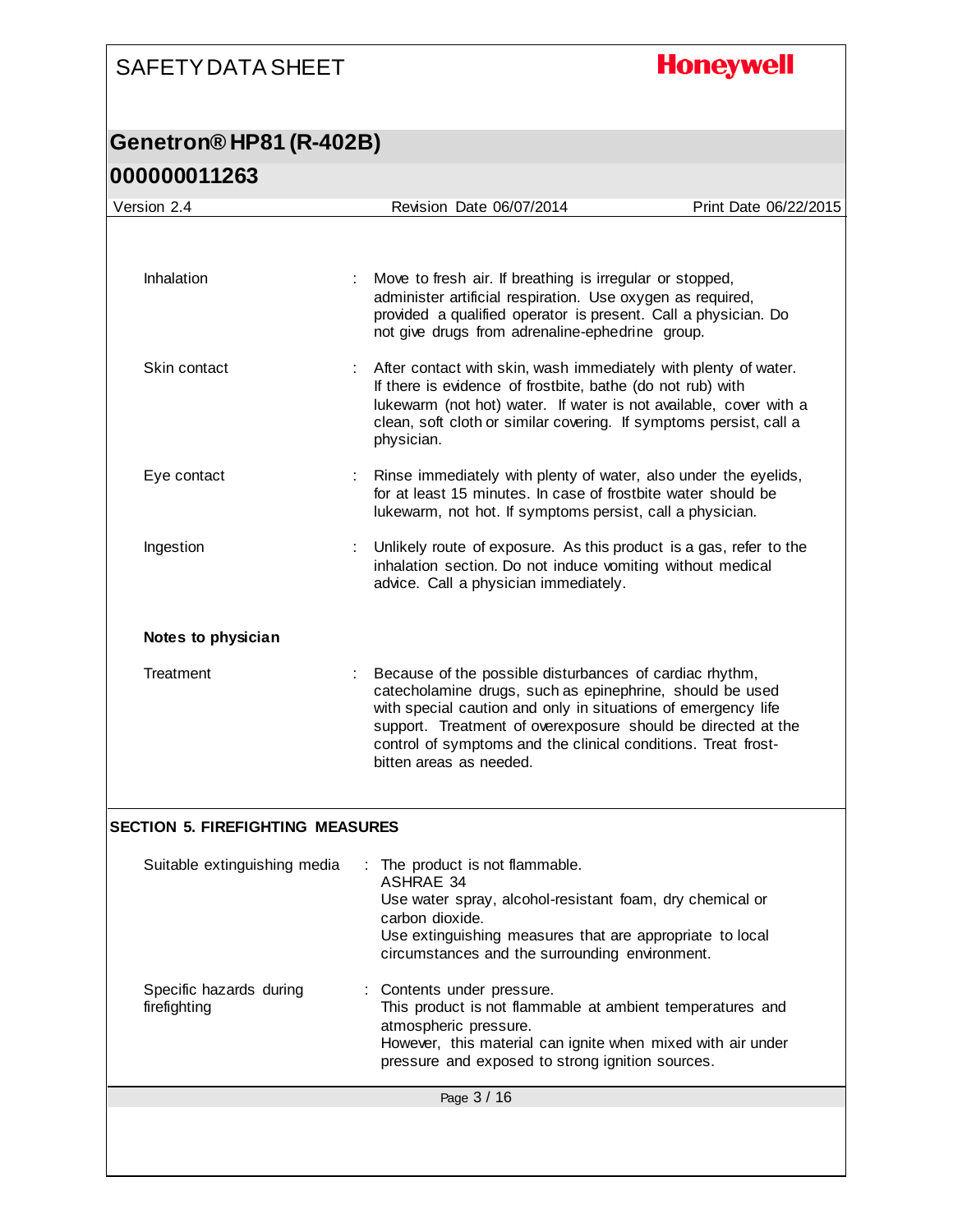# **Honeywell**

## **Genetron® HP81 (R-402B)**

### **000000011263**

| Version 2.4                                      | Revision Date 06/07/2014                                                                                                                                                                                                                                                                                                                                                                                                                                                                                                                                                                                                                                                          | Print Date 06/22/2015 |
|--------------------------------------------------|-----------------------------------------------------------------------------------------------------------------------------------------------------------------------------------------------------------------------------------------------------------------------------------------------------------------------------------------------------------------------------------------------------------------------------------------------------------------------------------------------------------------------------------------------------------------------------------------------------------------------------------------------------------------------------------|-----------------------|
| Special protective equipment<br>for firefighters | Container may rupture on heating.<br>Cool closed containers exposed to fire with water spray.<br>Do not allow run-off from fire fighting to enter drains or water<br>courses.<br>Vapours are heavier than air and can cause suffocation by<br>reducing oxygen available for breathing.<br>In case of fire hazardous decomposition products may be<br>produced such as:<br>Gaseous hydrogen chloride (HCl).<br>Hydrogen fluoride<br>Carbon monoxide<br>Carbon dioxide (CO2)<br>Carbonyl halides<br>: In the event of fire and/or explosion do not breathe fumes.<br>Wear full protective clothing and self-contained breathing<br>apparatus.<br>No unprotected exposed skin areas. |                       |
| <b>SECTION 6. ACCIDENTAL RELEASE MEASURES</b>    |                                                                                                                                                                                                                                                                                                                                                                                                                                                                                                                                                                                                                                                                                   |                       |
| Personal precautions                             | Immediately evacuate personnel to safe areas.<br>Keep people away from and upwind of spill/leak.<br>Wear personal protective equipment. Unprotected persons<br>must be kept away.<br>Remove all sources of ignition.<br>Avoid skin contact with leaking liquid (danger of frostbite).<br>Ventilate the area.<br>After release, disperses into the air.<br>Vapours are heavier than air and can cause suffocation by<br>reducing oxygen available for breathing.<br>Avoid accumulation of vapours in low areas.<br>Unprotected personnel should not return until air has been<br>tested and determined safe.<br>Ensure that the oxygen content is $>= 19.5\%$ .                    |                       |
| Environmental precautions                        | Prevent further leakage or spillage if safe to do so.<br>The product evapourates readily.                                                                                                                                                                                                                                                                                                                                                                                                                                                                                                                                                                                         |                       |
| Methods for cleaning up                          | Ventilate the area.                                                                                                                                                                                                                                                                                                                                                                                                                                                                                                                                                                                                                                                               |                       |
|                                                  | Page 4 / 16                                                                                                                                                                                                                                                                                                                                                                                                                                                                                                                                                                                                                                                                       |                       |
|                                                  |                                                                                                                                                                                                                                                                                                                                                                                                                                                                                                                                                                                                                                                                                   |                       |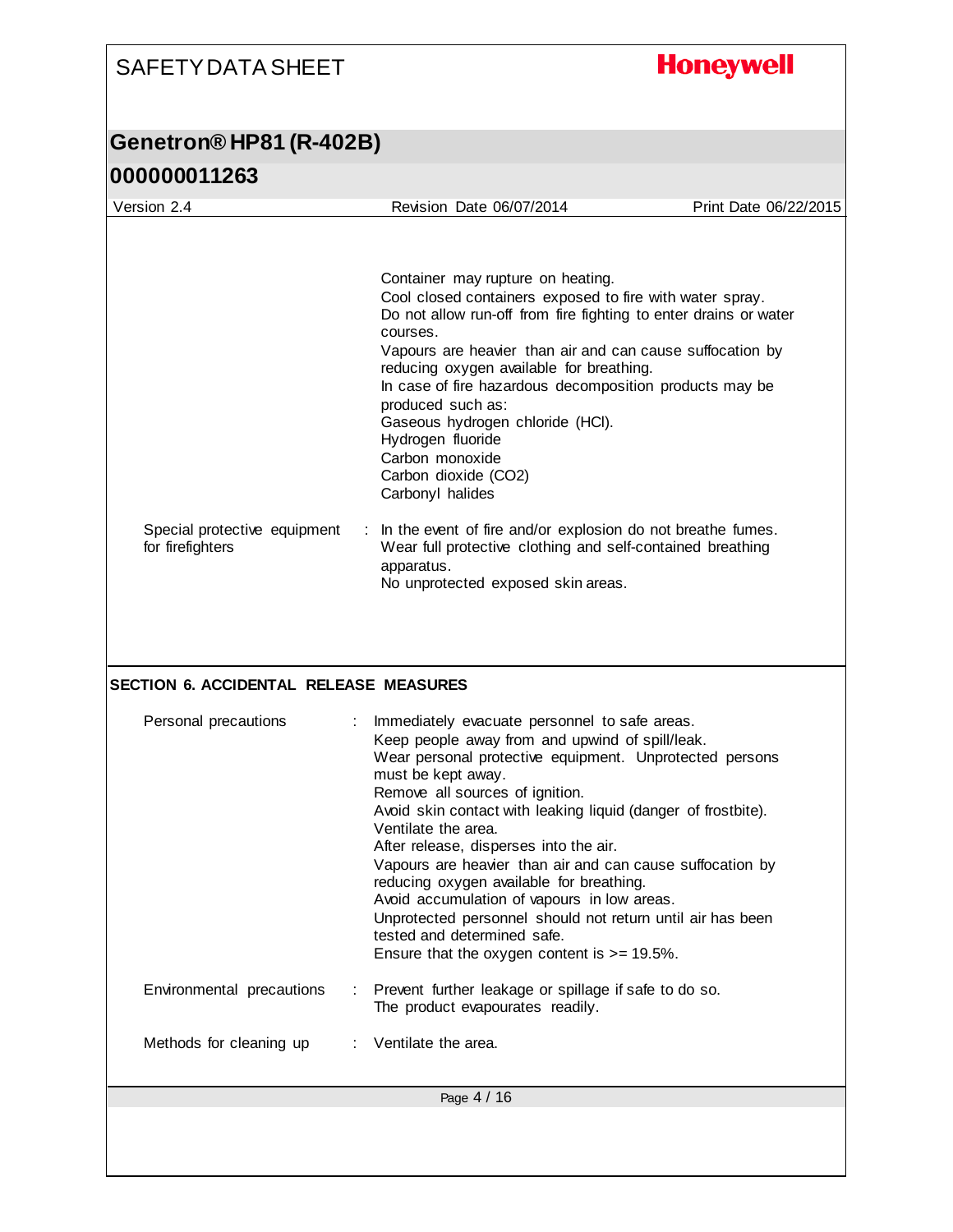#### **Honeywell** SAFETY DATA SHEET **Genetron® HP81 (R-402B) 000000011263** Version 2.4 Revision Date 06/07/2014 Print Date 06/22/2015 **SECTION 7. HANDLING AND STORAGE Handling** Handling : Handle with care. Avoid inhalation of vapour or mist. Do not get in eyes, on skin, or on clothing. Wear personal protective equipment. Pressurized container. Protect from sunlight and do not expose to temperatures exceeding 50 °C. Follow all standard safety precautions for handling and use of compressed gas cylinders. Use authorized cylinders only. Protect cylinders from physical damage. Do not puncture or drop cylinders, expose them to open flame or excessive heat. Do not pierce or burn, even after use. Do not spray on a naked flame or any incandescent material. Do not remove screw cap until immediately ready for use. Always replace cap after use. Advice on protection : The product is not flammable. against fire and explosion Can form a combustible mixture with air at pressures above atmospheric pressure. **Storage** Requirements for storage : Pressurized container: protect from sunlight and do not expose areas and containers to temperatures exceeding 50 °C. Do not pierce or burn, even after use. Keep containers tightly closed in a dry, cool and well-ventilated place. Storage rooms must be properly ventilated. Ensure adequate ventilation, especially in confined areas. Protect cylinders from physical damage. Store away from incompatible substances. Further information on : Store in original container. Keep containers tightly closed in a cool, well-ventilated place. storage conditions Keep away from direct sunlight.Page 5 / 16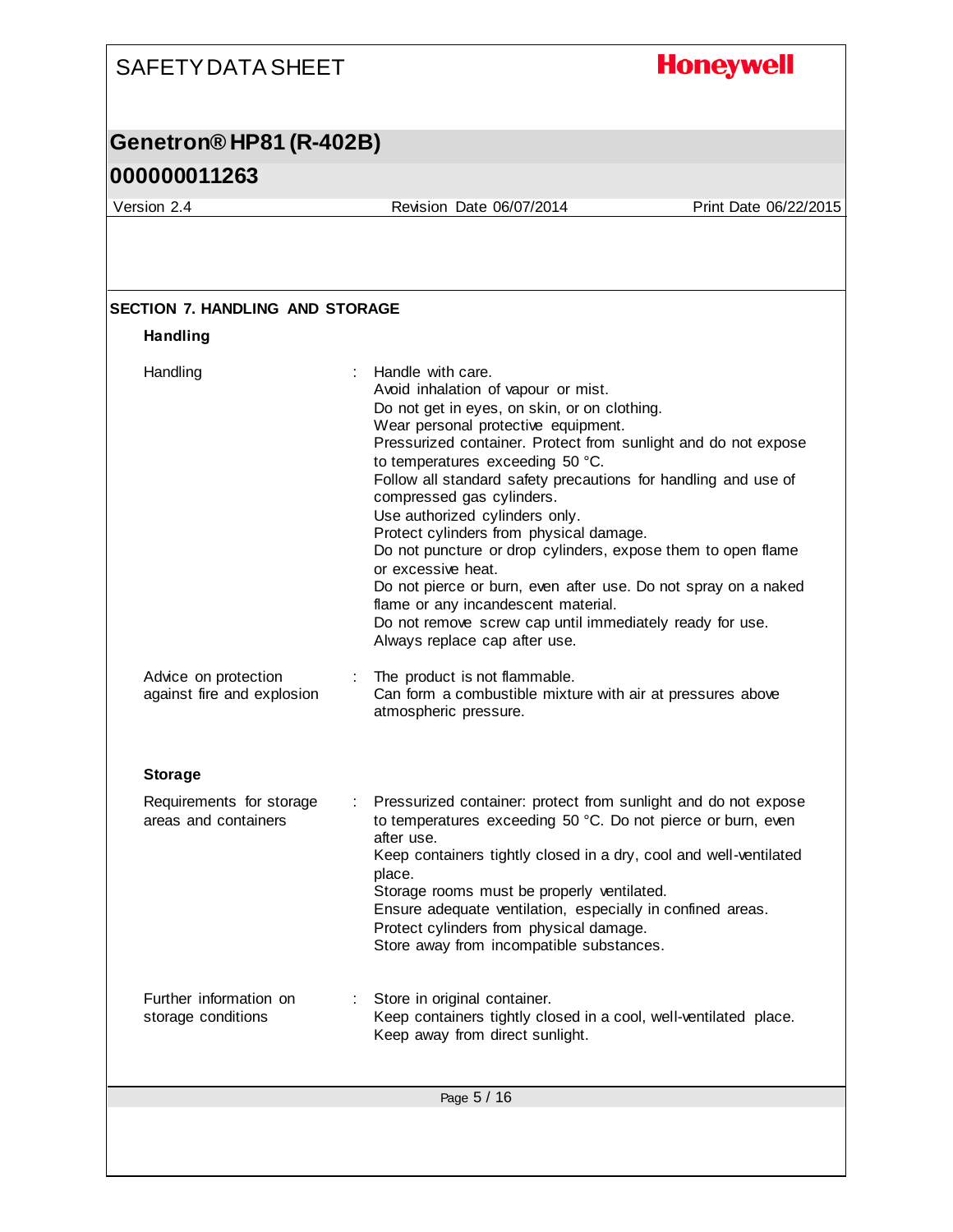## **Honeywell**

### **Genetron® HP81 (R-402B)**

#### **000000011263**

Version 2.4 Revision Date 06/07/2014 Print Date 06/22/2015

| Protective measures        |         |           | Do not breathe vapour.<br>the workstation location.    | Avoid contact with skin, eyes and clothing.                                                                                                                                                                                                                   |            | Ensure that eyewash stations and safety showers are close to   |
|----------------------------|---------|-----------|--------------------------------------------------------|---------------------------------------------------------------------------------------------------------------------------------------------------------------------------------------------------------------------------------------------------------------|------------|----------------------------------------------------------------|
| Engineering measures       |         |           | ventilation facilities.                                | Perform filling operations only at stations with exhaust                                                                                                                                                                                                      |            | General room ventilation is adequate for storage and handling. |
| Eye protection             |         |           | Wear as appropriate:                                   | Safety glasses with side-shields<br>If splashes are likely to occur, wear:<br>Goggles or face shield, giving complete protection to eyes                                                                                                                      |            |                                                                |
| Hand protection            | ÷.      |           | Leather gloves<br>Protective gloves<br>Neoprene gloves | In case of contact through splashing:<br>Polyvinyl alcohol or nitrile- butyl-rubber gloves                                                                                                                                                                    |            |                                                                |
| Skin and body protection   |         |           | Protective suit                                        | Avoid skin contact with leaking liquid (danger of frostbite).<br>Wear cold insulating gloves/ face shield/eye protection.                                                                                                                                     |            |                                                                |
| Respiratory protection     |         |           | equipment.                                             | In case of insufficient ventilation wear suitable respiratory<br>Wear a positive-pressure supplied-air respirator.<br>Vapours are heavier than air and can cause suffocation by<br>reducing oxygen available for breathing.<br>contained breathing apparatus. |            | For rescue and maintenance work in storage tanks use self-     |
| Hygiene measures           |         | practice. |                                                        | Ensure adequate ventilation, especially in confined areas.<br>Avoid contact with skin, eyes and clothing.<br>Remove and wash contaminated clothing before re-use.<br>Keep working clothes separately.                                                         |            | Handle in accordance with good industrial hygiene and safety   |
| <b>Exposure Guidelines</b> |         |           |                                                        |                                                                                                                                                                                                                                                               |            |                                                                |
| Components                 | CAS-No. |           | Value                                                  | Control<br>parameters                                                                                                                                                                                                                                         | Upda<br>te | Basis                                                          |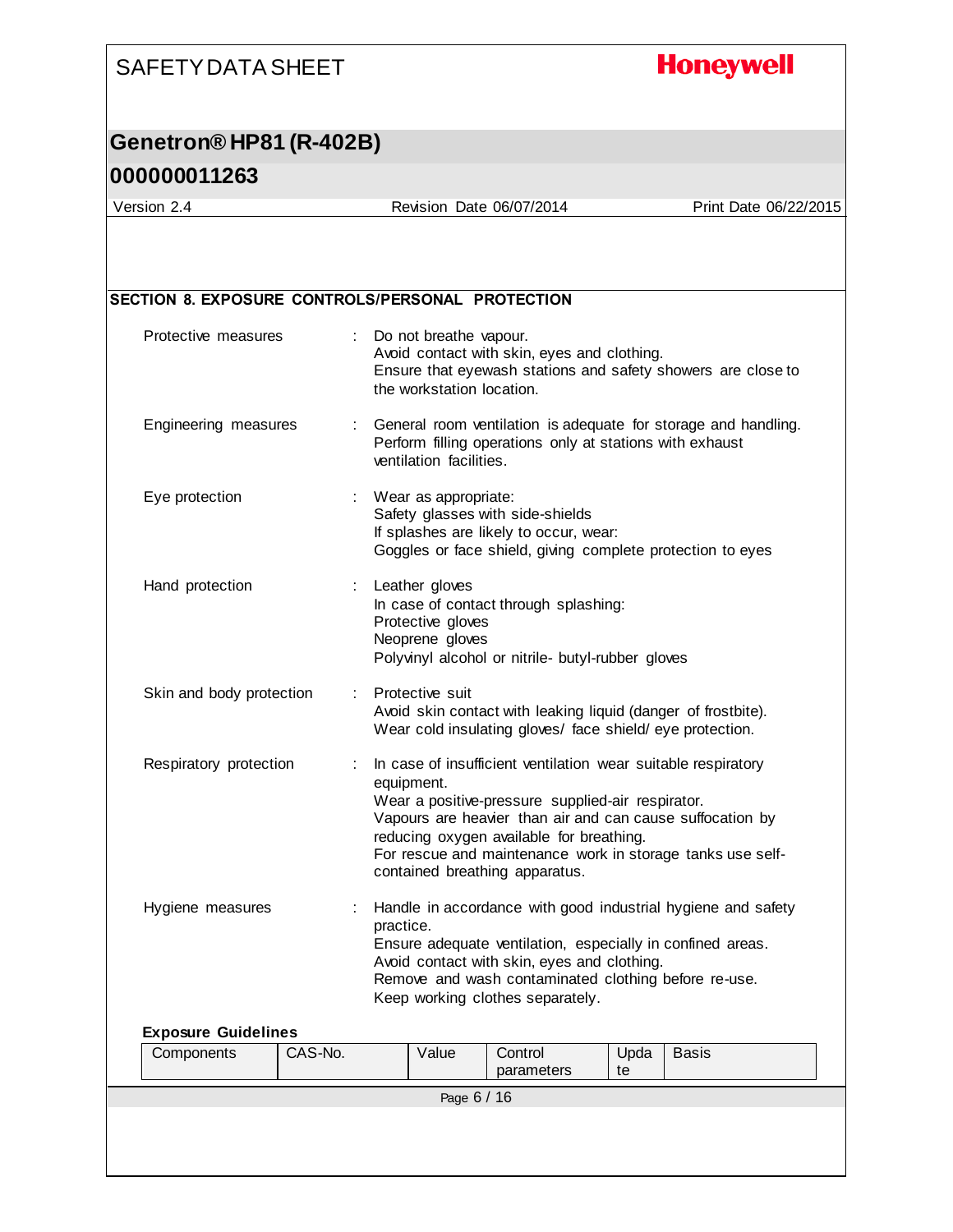# **Honeywell**

#### **Genetron® HP81 (R-402B)**

#### **000000011263**

Version 2.4 Revision Date 06/07/2014 Print Date 06/22/2015

| Chlorodifluoromet<br>hane | 75-45-6  | TWA:<br>time<br>weighted<br>average                           | $(1,000$ ppm $)$                | 2008       | ACGIH:US. ACGIH<br>Threshold Limit<br>Values                                   |
|---------------------------|----------|---------------------------------------------------------------|---------------------------------|------------|--------------------------------------------------------------------------------|
| Chlorodifluoromet<br>hane | 75-45-6  | REL:<br><b>Recomm</b><br>ended<br>exposure<br>limit<br>(REL): | 3,500 mg/m3<br>$(1,000$ ppm $)$ | 2005       | NIOSH/GUIDE:US.<br>NIOSH: Pocket<br>Guide to Chemical<br>Hazards               |
| Chlorodifluoromet<br>hane | 75-45-6  | STEL:<br>Short<br>term<br>exposure<br>limit                   | 4,375 mg/m3<br>$(1,250$ ppm)    | 2005       | NIOSH/GUIDE:US.<br>NIOSH: Pocket<br>Guide to Chemical<br>Hazards               |
| Chlorodifluoromet<br>hane | 75-45-6  | $TWA$ :<br>time<br>weighted<br>average                        | 3,500 mg/m3<br>$(1,000$ ppm $)$ | 1989       | Z1A:US. OSHA<br>Table Z-1-A (29<br>CFR 1910.1000)                              |
| Pentafluoroethan<br>е     | 354-33-6 | TWA:<br>time<br>weighted<br>average                           | 4,900 mg/m3<br>$(1,000$ ppm $)$ | 2007       | WEEL:US. AIHA<br>Workplace<br>Environmental<br>Exposure Level<br>(WEEL) Guides |
| Pentafluoroethan<br>е     | 354-33-6 | $\overline{\text{TWA}}$ :<br>time<br>weighted<br>average      | $(1,000$ ppm $)$                |            | Honeywell: Limit<br>established by<br>Honeywell<br>International Inc.          |
| Propane                   | 74-98-6  | $TWA$ :<br>time<br>weighted<br>average                        | $(1,000$ ppm $)$                | 01<br>2010 | ACGIH:US. ACGIH<br>Threshold Limit<br>Values                                   |
|                           |          |                                                               |                                 |            |                                                                                |
|                           |          | Page 7 / 16                                                   |                                 |            |                                                                                |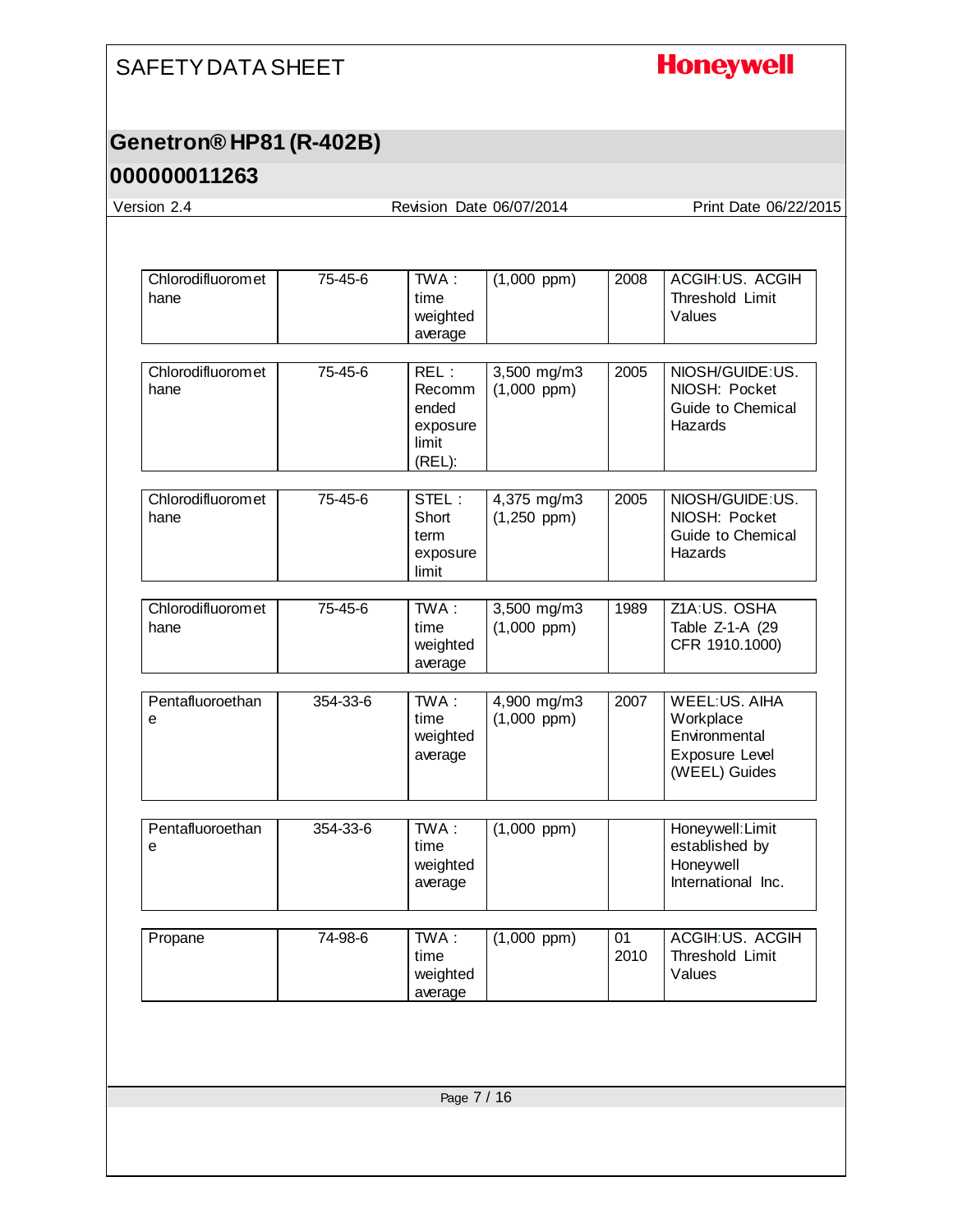# **Honeywell**

### **Genetron® HP81 (R-402B)**

#### **000000011263**

| Version 2.4                                 |                       |                                                        | Revision Date 06/07/2014        |            | Print Date 06/22/2015                                                                    |
|---------------------------------------------|-----------------------|--------------------------------------------------------|---------------------------------|------------|------------------------------------------------------------------------------------------|
|                                             |                       |                                                        |                                 |            |                                                                                          |
| Propane                                     | 74-98-6               | REL:<br>Recomm<br>ended<br>exposure<br>limit<br>(REL): | 1,800 mg/m3<br>$(1,000$ ppm)    | 2005       | NIOSH/GUIDE:US.<br>NIOSH: Pocket<br>Guide to Chemical<br>Hazards                         |
| Propane                                     | 74-98-6               | PEL:<br>Permissi<br>ble<br>exposure<br>limit           | 1,800 mg/m3<br>$(1,000$ ppm $)$ | 02<br>2006 | OSHA_TRANS:US.<br>OSHA Table Z-1<br>Limits for Air<br>Contaminants (29<br>CFR 1910.1000) |
| Propane                                     | 74-98-6               | TWA:<br>time<br>weighted<br>average                    | 1,800 mg/m3<br>$(1,000$ ppm $)$ | 1989       | Z1A:US. OSHA<br>Table Z-1-A (29<br>CFR 1910.1000)                                        |
| SECTION 9. PHYSICAL AND CHEMICAL PROPERTIES |                       |                                                        |                                 |            |                                                                                          |
| Physical state                              |                       | : Liquefied gas                                        |                                 |            |                                                                                          |
| Color                                       |                       | : colourless                                           |                                 |            |                                                                                          |
| Odor                                        | ÷.                    | slight sweet ether-like                                |                                 |            |                                                                                          |
| pH                                          |                       | Note: neutral                                          |                                 |            |                                                                                          |
| Melting point/freezing point                |                       | : Note: not determined                                 |                                 |            |                                                                                          |
| Boiling point/boiling range                 | $\mathbb{Z}^{\times}$ | $-47.4 °C$                                             |                                 |            |                                                                                          |
| Flash point                                 |                       | : Note: not applicable                                 |                                 |            |                                                                                          |
| Evaporation rate                            | $\therefore$ > 1      |                                                        | Method: Compared to CCI4.       |            |                                                                                          |
|                                             |                       | Page 8 / 16                                            |                                 |            |                                                                                          |
|                                             |                       |                                                        |                                 |            |                                                                                          |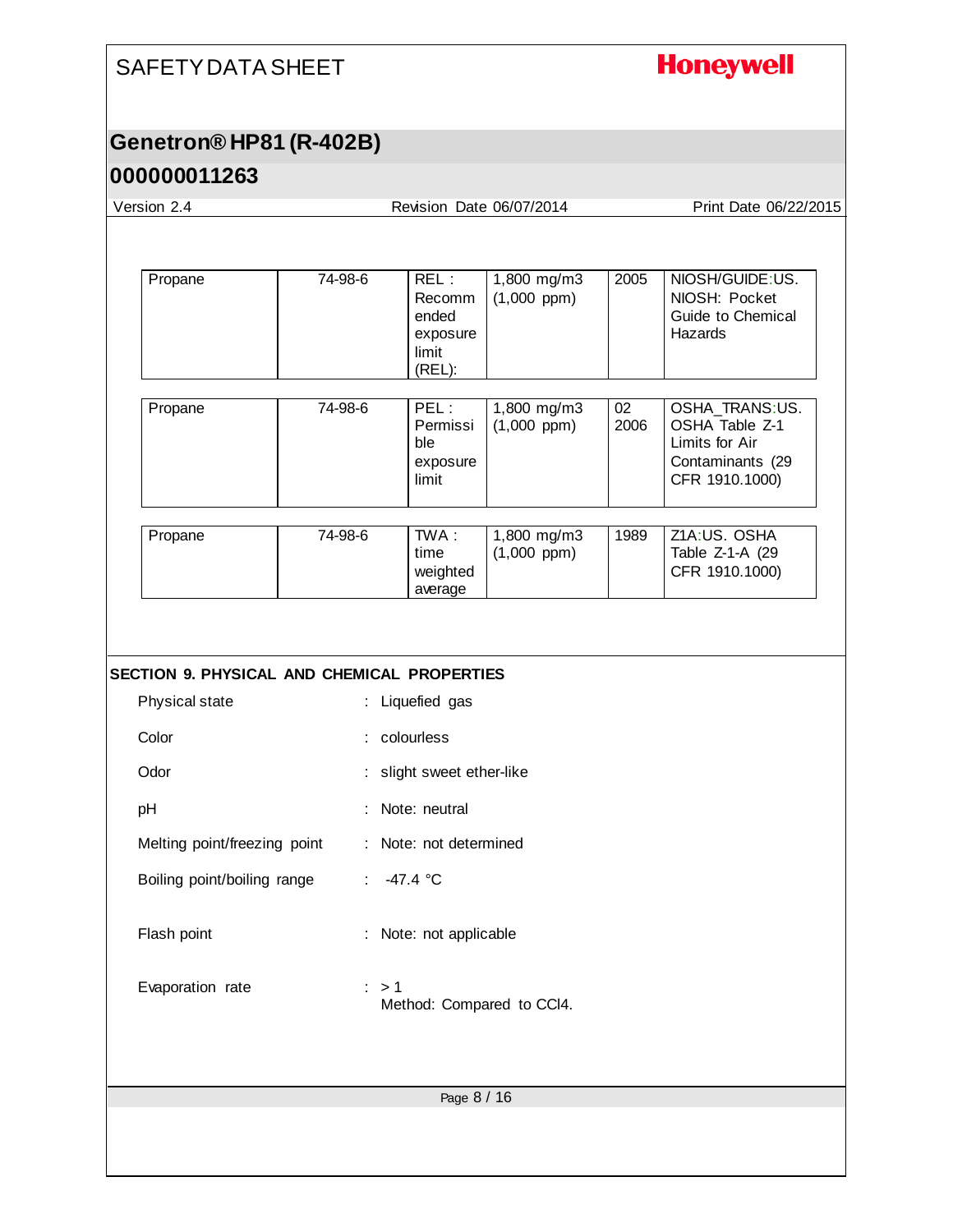# **Honeywell**

| Version 2.4                           | Revision Date 06/07/2014                                                                                                                   | Print Date 06/22/2015 |
|---------------------------------------|--------------------------------------------------------------------------------------------------------------------------------------------|-----------------------|
|                                       |                                                                                                                                            |                       |
|                                       |                                                                                                                                            |                       |
| Lower explosion limit                 | : Note: None                                                                                                                               |                       |
| Upper explosion limit                 | : Note: None                                                                                                                               |                       |
| Vapor pressure                        | : $10,052$ hPa<br>at 21.1 °C(70.0 °F)<br>22,635 hPa<br>at 54.4 °C(129.9 °F)                                                                |                       |
| Vapor density                         | 3.3 Note: $(Air = 1.0)$                                                                                                                    |                       |
| Density                               | 1.14 g/cm3 at 21.1 °C                                                                                                                      |                       |
| Water solubility                      | : Note: not determined                                                                                                                     |                       |
| Ignition temperature                  | : Note: not determined                                                                                                                     |                       |
| Decomposition temperature             | : > 250 °C                                                                                                                                 |                       |
| Molecular weight                      | : 94.7 g/mol                                                                                                                               |                       |
| Global warming potential<br>(GWP)     | : 1,292                                                                                                                                    |                       |
| SECTION 10. STABILITY AND REACTIVITY  |                                                                                                                                            |                       |
| Chemical stability                    | : Stable under normal conditions.                                                                                                          |                       |
| Possibility of hazardous<br>reactions | : Hazardous polymerisation does not occur.                                                                                                 |                       |
| Conditions to avoid                   | : Pressurized container. Protect from sunlight and do not<br>expose to temperatures exceeding 50 °C.<br>Decomposes under high temperature. |                       |
|                                       | Page 9 / 16                                                                                                                                |                       |
|                                       |                                                                                                                                            |                       |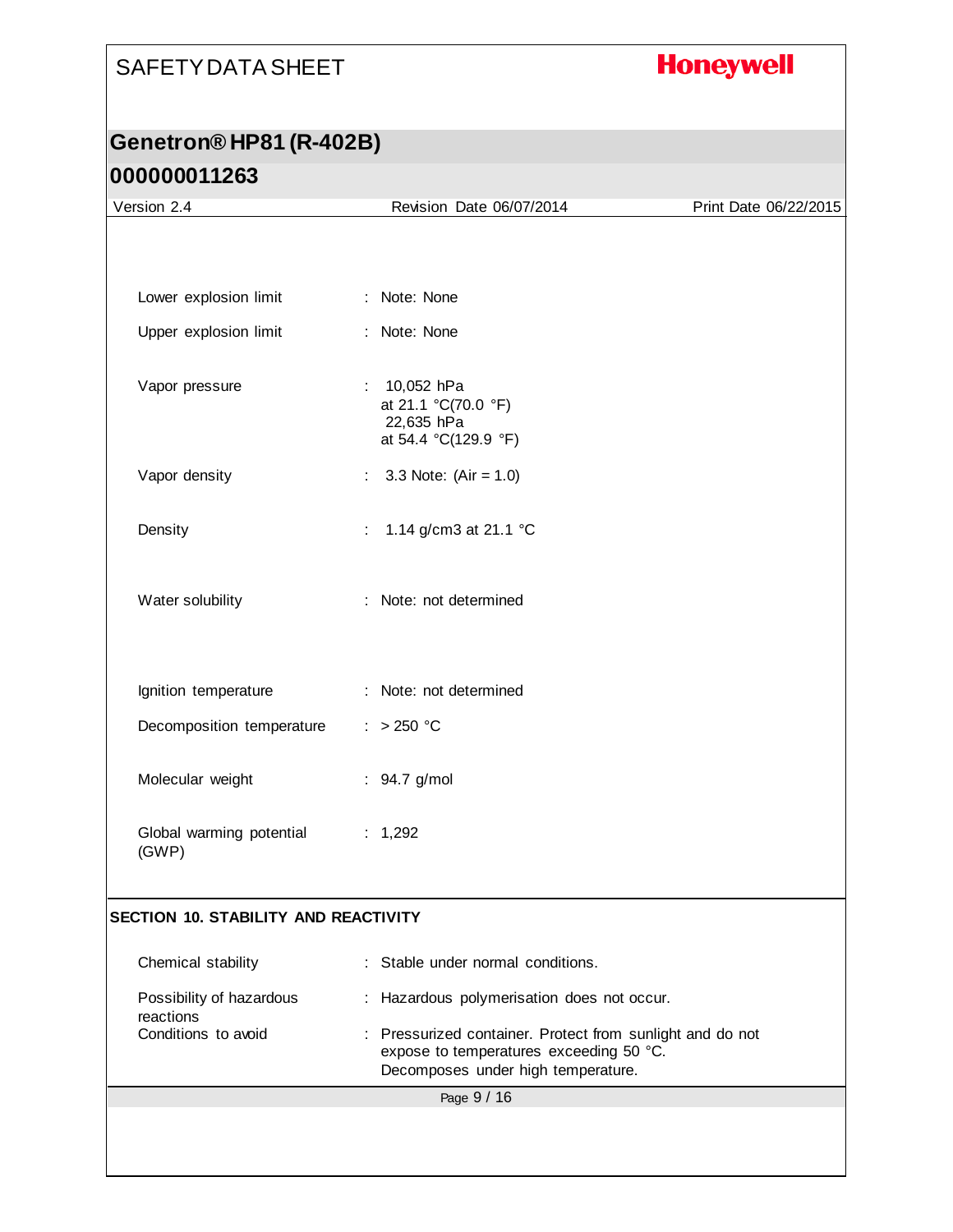# **Honeywell**

| Version 2.4                                                                                 | Revision Date 06/07/2014                                                                                                                                                                                                                       | Print Date 06/22/2015 |
|---------------------------------------------------------------------------------------------|------------------------------------------------------------------------------------------------------------------------------------------------------------------------------------------------------------------------------------------------|-----------------------|
| Incompatible materials to                                                                   | Some risk may be expected of corrosive and toxic<br>decomposition products.<br>Can form a combustible mixture with air at pressures above<br>atmospheric pressure.<br>Do not mix with oxygen or air above atmospheric pressure.<br>: Potassium |                       |
| avoid                                                                                       | Calcium<br>Powdered metals<br>Finely divided aluminium<br>Magnesium<br>Zinc                                                                                                                                                                    |                       |
| Hazardous decomposition<br>products                                                         | : In case of fire hazardous decomposition products may be<br>produced such as:<br>Gaseous hydrogen chloride (HCI).<br>Hydrogen fluoride<br>Carbonyl halides<br>Carbon monoxide<br>Carbon dioxide (CO2)                                         |                       |
| SECTION 11. TOXICOLOGICAL INFORMATION<br>Acute inhalation toxicity<br>Chlorodifluoromethane | : $LC50: > 300000$ ppm<br>Exposure time: 4 h                                                                                                                                                                                                   |                       |
| Pentafluoroethane                                                                           | Species: rat<br>> 769000 ppm<br>÷<br>Exposure time: 4 h<br>Species: rat                                                                                                                                                                        |                       |
| Propane                                                                                     | : LC50: $> 800000$ ppm<br>Exposure time: 15 min<br>Species: rat                                                                                                                                                                                |                       |
| Sensitisation<br>Chlorodifluoromethane                                                      | : Cardiac sensitization<br>Species: dogs<br>Note: Chlorodifluoromethane (HCFC-22): Cardiac<br>sensitisation threshold (dog): 50000 ppm.                                                                                                        |                       |
|                                                                                             | Page 10 / 16                                                                                                                                                                                                                                   |                       |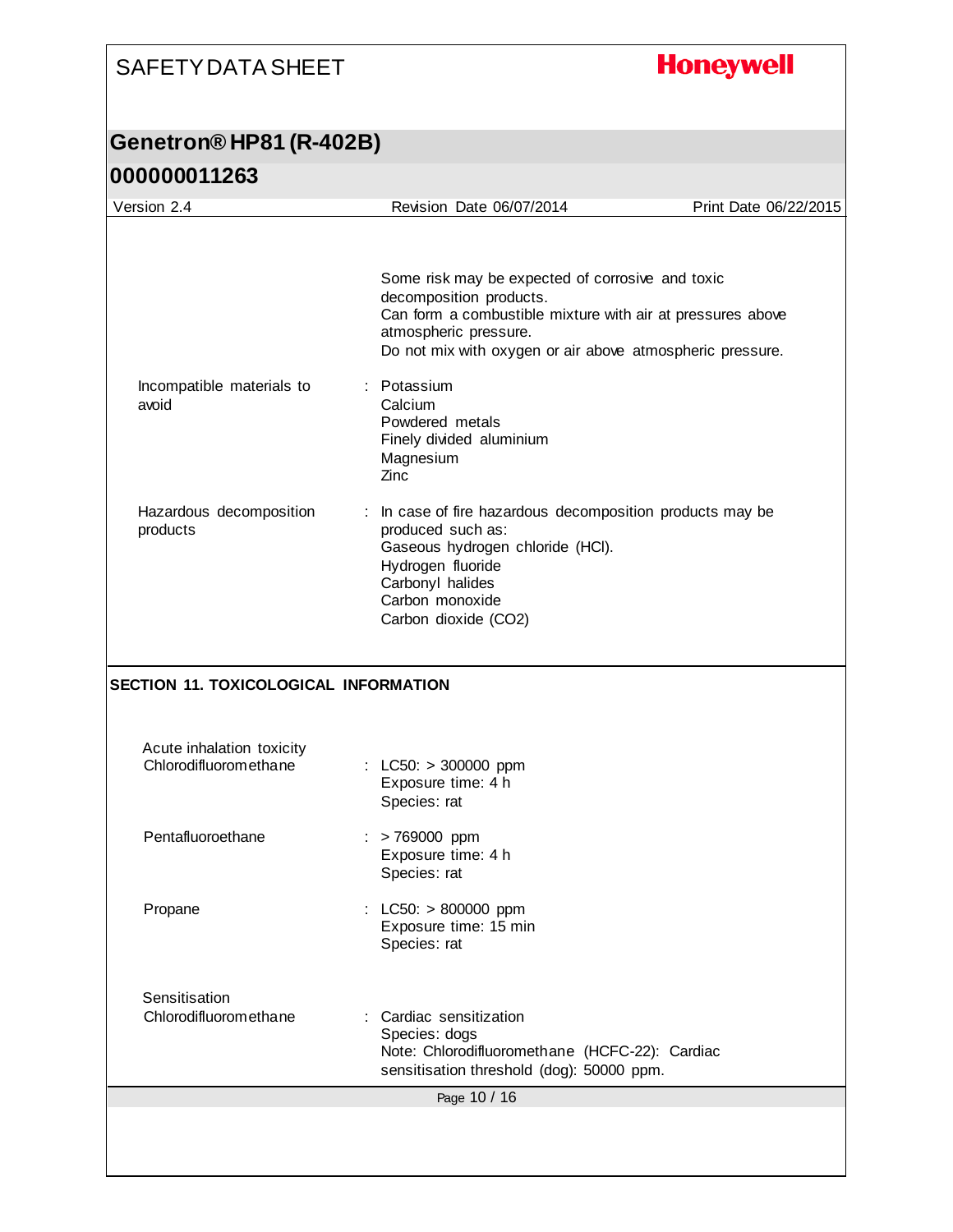# **Honeywell**

| Pentafluoroethane<br>: Cardiac sensitization<br>Species: dogs<br>Note: No-observed-effect level<br>75 000 ppm<br>Lowest observable effect level<br>100 000 ppm<br>Repeated dose toxicity<br>Chlorodifluoromethane<br>: Species: rat<br>Application Route: Inhalation<br>Exposure time: Lifetime Exposure ()<br>NOEL: 10000 ppm<br>Lifetime exposure of male rats was associated with a small<br>increase in salivary gland fibrosarcomas.<br>Pentafluoroethane<br>: Species: rat<br>Application Route: Inhalation<br>Exposure time: (4 Weeks)<br>NOEL: 50000 ppm<br>Subchronic toxicity<br>Pentafluoroethane<br>Test Method: Ames test<br>Result: negative<br>: Cell type: Human lymphocytes<br>Result: negative<br>: Cell type: Chinese Hamster Ovary Cells<br>Result: negative<br>Teratogenicity<br>Pentafluoroethane<br>Species: rabbit<br>Application Route: Inhalation exposure<br>NOAEL, Teratog:<br>50,000 ppm<br>NOAEL, Maternal:<br>50,000 ppm<br>Note: Did not show teratogenic effects in animal experiments.<br>Species: rat<br>Application Route: Inhalation exposure | Version 2.4 | Revision Date 06/07/2014      | Print Date 06/22/2015 |
|------------------------------------------------------------------------------------------------------------------------------------------------------------------------------------------------------------------------------------------------------------------------------------------------------------------------------------------------------------------------------------------------------------------------------------------------------------------------------------------------------------------------------------------------------------------------------------------------------------------------------------------------------------------------------------------------------------------------------------------------------------------------------------------------------------------------------------------------------------------------------------------------------------------------------------------------------------------------------------------------------------------------------------------------------------------------------------|-------------|-------------------------------|-----------------------|
|                                                                                                                                                                                                                                                                                                                                                                                                                                                                                                                                                                                                                                                                                                                                                                                                                                                                                                                                                                                                                                                                                    |             |                               |                       |
|                                                                                                                                                                                                                                                                                                                                                                                                                                                                                                                                                                                                                                                                                                                                                                                                                                                                                                                                                                                                                                                                                    |             |                               |                       |
|                                                                                                                                                                                                                                                                                                                                                                                                                                                                                                                                                                                                                                                                                                                                                                                                                                                                                                                                                                                                                                                                                    |             |                               |                       |
|                                                                                                                                                                                                                                                                                                                                                                                                                                                                                                                                                                                                                                                                                                                                                                                                                                                                                                                                                                                                                                                                                    |             |                               |                       |
|                                                                                                                                                                                                                                                                                                                                                                                                                                                                                                                                                                                                                                                                                                                                                                                                                                                                                                                                                                                                                                                                                    |             |                               |                       |
|                                                                                                                                                                                                                                                                                                                                                                                                                                                                                                                                                                                                                                                                                                                                                                                                                                                                                                                                                                                                                                                                                    |             |                               |                       |
|                                                                                                                                                                                                                                                                                                                                                                                                                                                                                                                                                                                                                                                                                                                                                                                                                                                                                                                                                                                                                                                                                    |             |                               |                       |
|                                                                                                                                                                                                                                                                                                                                                                                                                                                                                                                                                                                                                                                                                                                                                                                                                                                                                                                                                                                                                                                                                    |             |                               |                       |
|                                                                                                                                                                                                                                                                                                                                                                                                                                                                                                                                                                                                                                                                                                                                                                                                                                                                                                                                                                                                                                                                                    |             |                               |                       |
|                                                                                                                                                                                                                                                                                                                                                                                                                                                                                                                                                                                                                                                                                                                                                                                                                                                                                                                                                                                                                                                                                    |             | NOAEL, Teratog:<br>50,000 ppm |                       |
| Page 11 / 16                                                                                                                                                                                                                                                                                                                                                                                                                                                                                                                                                                                                                                                                                                                                                                                                                                                                                                                                                                                                                                                                       |             |                               |                       |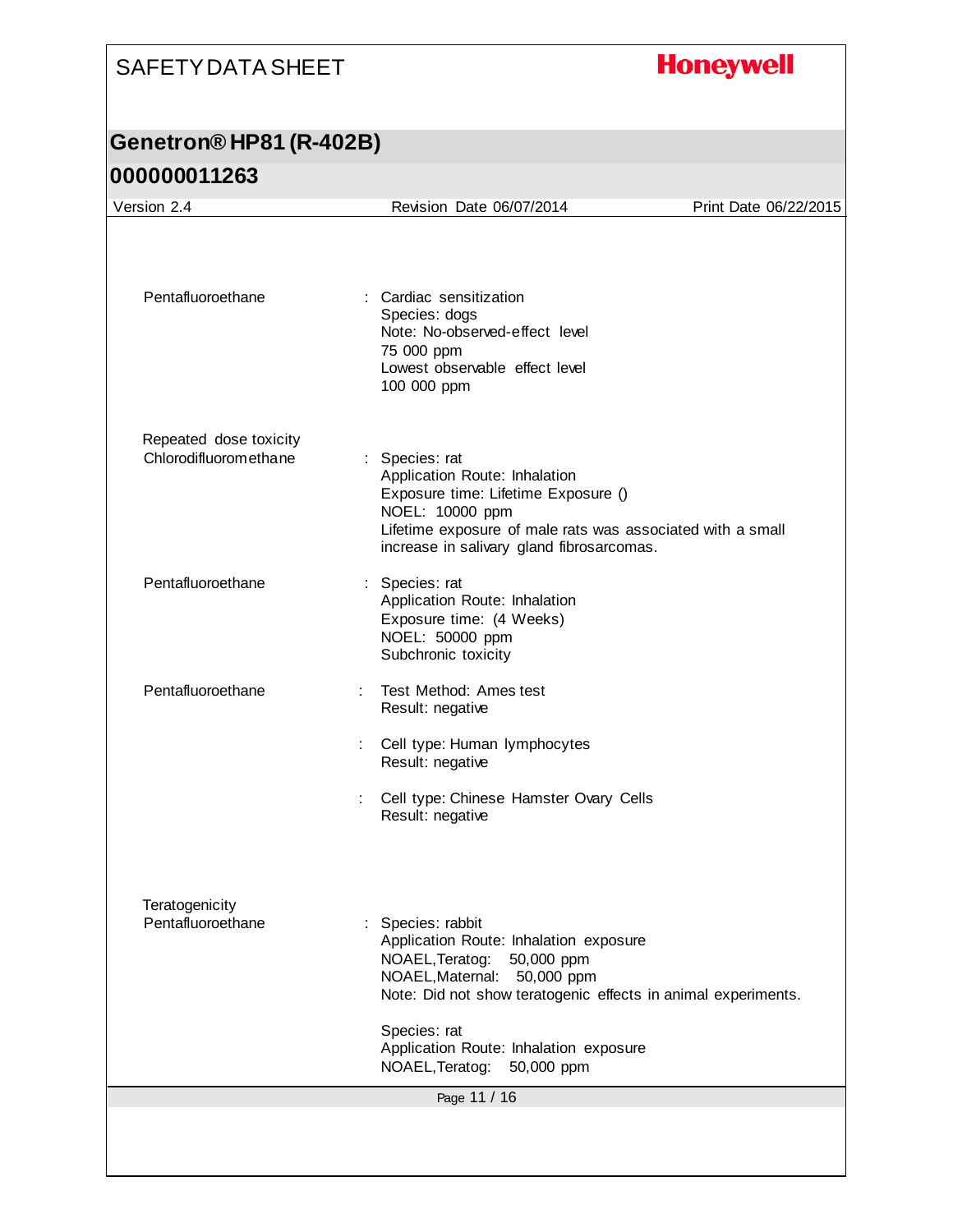# **Honeywell**

| 000000011263                                                                 |                                                                                                                                                                                                                                                                                                                                                                                                                                                                                                                                        |                       |
|------------------------------------------------------------------------------|----------------------------------------------------------------------------------------------------------------------------------------------------------------------------------------------------------------------------------------------------------------------------------------------------------------------------------------------------------------------------------------------------------------------------------------------------------------------------------------------------------------------------------------|-----------------------|
| Version 2.4                                                                  | Revision Date 06/07/2014                                                                                                                                                                                                                                                                                                                                                                                                                                                                                                               | Print Date 06/22/2015 |
| Further information                                                          | NOAEL, Maternal: 50,000 ppm<br>Note: Did not show teratogenic effects in animal experiments.<br>Note: Acute Health Hazard Vapours are heavier than air and<br>can cause suffocation by reducing oxygen available for<br>breathing. Rapid evapouration of the liquid may cause<br>frostbite. May cause cardiac arrhythmia.                                                                                                                                                                                                              |                       |
| <b>SECTION 12. ECOLOGICAL INFORMATION</b>                                    |                                                                                                                                                                                                                                                                                                                                                                                                                                                                                                                                        |                       |
| Toxicity to fish<br>Chlorodifluoromethane                                    | : static test<br>LC50: 777 mg/l<br>Exposure time: 96 h<br>Species: Danio rerio (zebra fish)                                                                                                                                                                                                                                                                                                                                                                                                                                            |                       |
| Toxicity to daphnia and other aquatic invertebrates<br>Chlorodifluoromethane | : static test<br>EC50: 433 mg/l<br>Exposure time: 48 h<br>Species: Daphnia magna (Water flea)                                                                                                                                                                                                                                                                                                                                                                                                                                          |                       |
| Biodegradability<br>Pentafluoroethane                                        | : Result: Not readily biodegradable.<br>Value: 5 %<br>Method: OECD 301 D                                                                                                                                                                                                                                                                                                                                                                                                                                                               |                       |
| <b>Further information on ecology</b>                                        |                                                                                                                                                                                                                                                                                                                                                                                                                                                                                                                                        |                       |
| Additional ecological<br>information                                         | This product contains greenhouse gases which may<br>contribute to global warming. Do NOT vent to the atmosphere.<br>To comply with provisions of the U.S. Clean Air Act, any<br>residual must be recovered.<br>This product is subject to U.S. Environmental Protection<br>Agency Clean Air Act Regulations at 40 CFR Part 82.<br>Section 611 requires the following label text on all shipments<br>of this product:<br>Warning: Contains Chlorodifluoromethane (HCFC-22),<br>a substance which harms public health and environment by |                       |
|                                                                              | Page 12 / 16                                                                                                                                                                                                                                                                                                                                                                                                                                                                                                                           |                       |
|                                                                              |                                                                                                                                                                                                                                                                                                                                                                                                                                                                                                                                        |                       |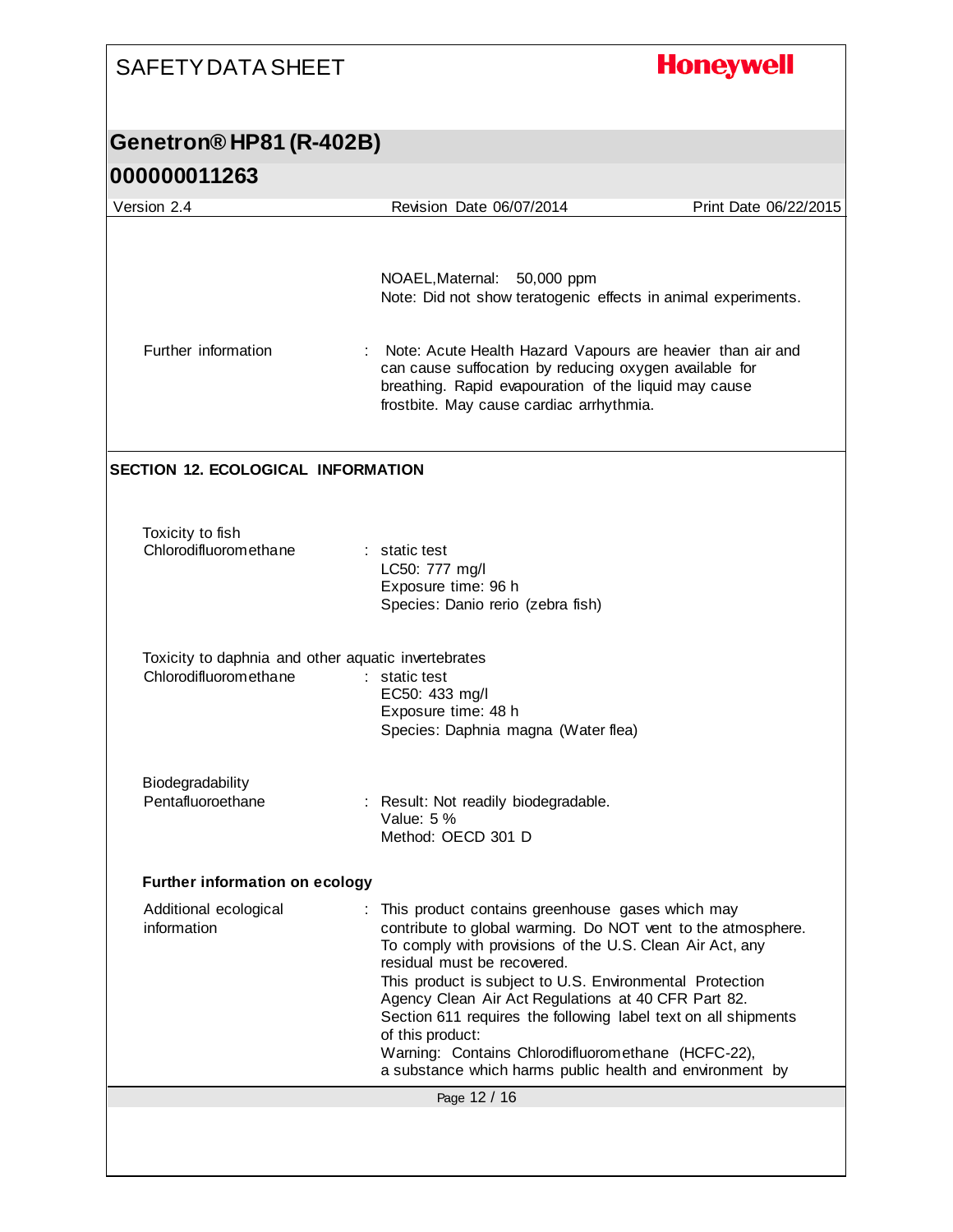| Genetron® HP81 (R-402B)<br>000000011263<br>Version 2.4<br><b>SECTION 13. DISPOSAL CONSIDERATIONS</b><br>Disposal methods<br><b>Note</b><br><b>SECTION 14. TRANSPORT INFORMATION</b><br>UN/ID No.<br><b>DOT</b><br><b>Class</b><br><b>IATA</b><br>UN/ID No. |                                                                           | Revision Date 06/07/2014<br>Print Date 06/22/2015<br>destroying ozone in the upper atmosphere.<br>Refer to sections 610 and 612 for list of acceptable and<br>unacceptable uses for this product. |
|------------------------------------------------------------------------------------------------------------------------------------------------------------------------------------------------------------------------------------------------------------|---------------------------------------------------------------------------|---------------------------------------------------------------------------------------------------------------------------------------------------------------------------------------------------|
|                                                                                                                                                                                                                                                            |                                                                           |                                                                                                                                                                                                   |
|                                                                                                                                                                                                                                                            |                                                                           |                                                                                                                                                                                                   |
|                                                                                                                                                                                                                                                            |                                                                           |                                                                                                                                                                                                   |
|                                                                                                                                                                                                                                                            |                                                                           |                                                                                                                                                                                                   |
|                                                                                                                                                                                                                                                            |                                                                           |                                                                                                                                                                                                   |
|                                                                                                                                                                                                                                                            | regulations.                                                              | : Observe all Federal, State, and Local Environmental                                                                                                                                             |
|                                                                                                                                                                                                                                                            |                                                                           | This product is subject to U.S. Environmental Protection<br>Agency Clean Air Act Regulations Section 608 in 40 CFR Part<br>82 regarding refrigerant recycling.                                    |
|                                                                                                                                                                                                                                                            |                                                                           |                                                                                                                                                                                                   |
|                                                                                                                                                                                                                                                            | Proper shipping name<br>Packing group<br><b>Hazard Labels</b>             | $:$ UN 3163<br>: LIQUEFIED GAS, N.O.S.<br>(Chlorodifluoromethane, Pentafluoroethane,<br>Propane)<br>2.2<br>2.2                                                                                    |
| Class                                                                                                                                                                                                                                                      | Description of the goods<br><b>Hazard Labels</b>                          | <b>UN 3163</b><br>: LIQUEFIED GAS, N.O.S.<br>(Chlorodifluoromethane, Pentafluoroethane,<br>Propane)<br>2.2<br>2.2                                                                                 |
| aircraft)                                                                                                                                                                                                                                                  | Packing instruction (cargo<br>Packing instruction<br>(passenger aircraft) | : 200<br>: 200                                                                                                                                                                                    |
| <b>IMDG</b><br>UN/ID No.                                                                                                                                                                                                                                   | Description of the goods                                                  | <b>UN 3163</b><br>: LIQUEFIED GAS, N.O.S.<br>(CHLORODIFLUOROME THANE,<br>PENTAFLUOROETHANE, PROPANE)                                                                                              |
| Class                                                                                                                                                                                                                                                      | <b>Hazard Labels</b>                                                      | : 2.2<br>2.2                                                                                                                                                                                      |
|                                                                                                                                                                                                                                                            |                                                                           | Page 13 / 16                                                                                                                                                                                      |

I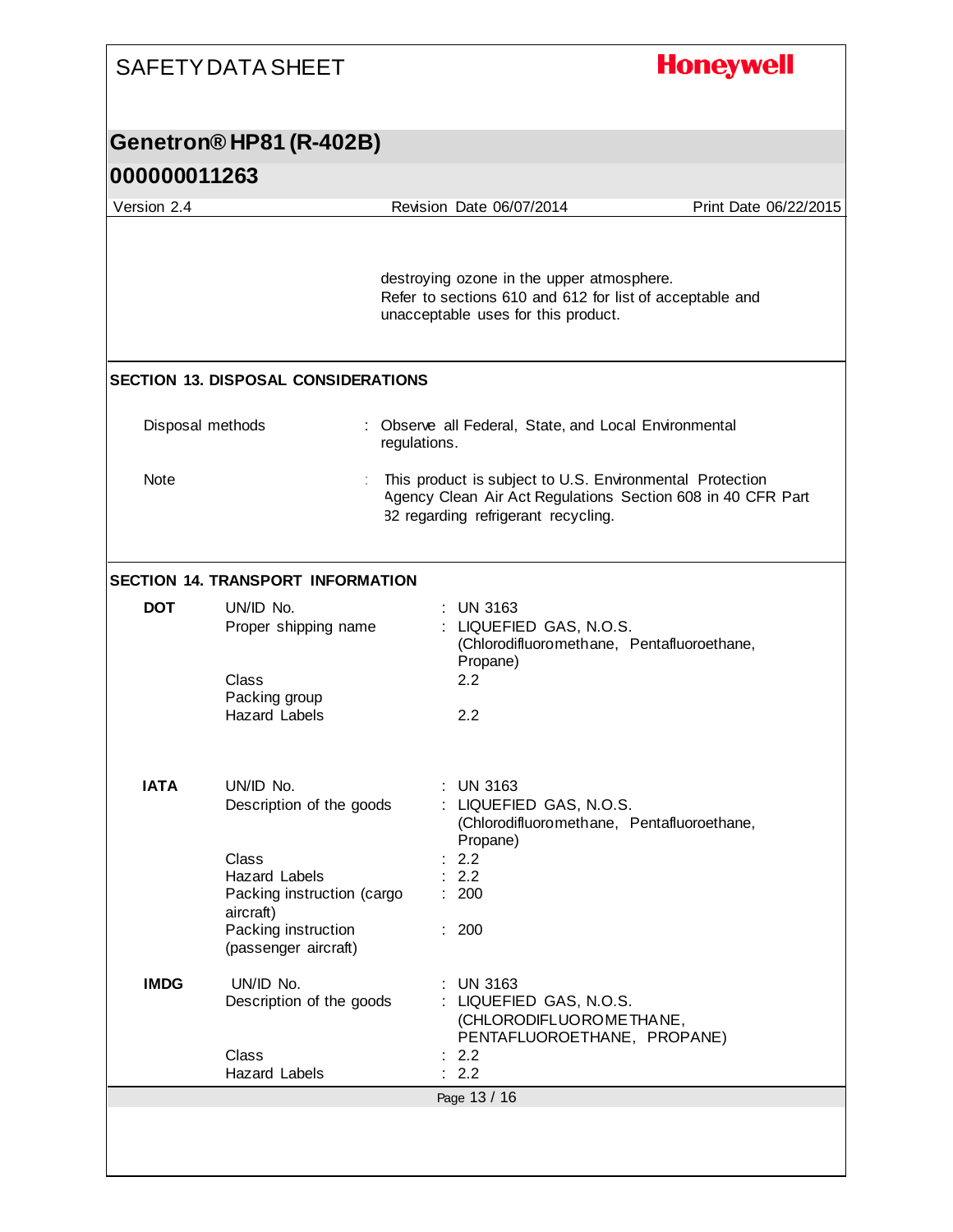### **Honeywell** SAFETY DATA SHEET **Genetron® HP81 (R-402B) 000000011263** Version 2.4 Revision Date 06/07/2014 Print Date 06/22/2015 EmS Number : F-C, S-V Marine pollutant : no **SECTION 15. REGULATORY INFORMATION Inventories** US. Toxic Substances : On TSCA Inventory Control Act Australia. AICS : On the inventory, or in compliance with the inventory Canada. Canadian : All components of this product are on the Canadian DSL. Environmental Protection Act (CEPA). Domestic Substances List (DSL) Japan. ENCS : On the inventory, or in compliance with the inventory Korea. KECI : On the inventory, or in compliance with the inventory Philippines. PICCS : On the inventory, or in compliance with the inventory China. IECSC : On the inventory, or in compliance with the inventory New Zealand. Inventory of : On the inventory, or in compliance with the inventory Chemicals (NZIoC), as published by ERMA New Zealand **National regulatory information SARA 302 Components** : SARA 302: No chemicals in this material are subject to the reporting requirements of SARA Title III, Section 302. **SARA 313 Components** : The following components are subject to reporting levels established by SARA Title III, Section 313: : Chlorodifluoromethane 75-45-6 **SARA 311/312 Hazards** : Acute Health Hazard Sudden Release of Pressure HazardPage 14 / 16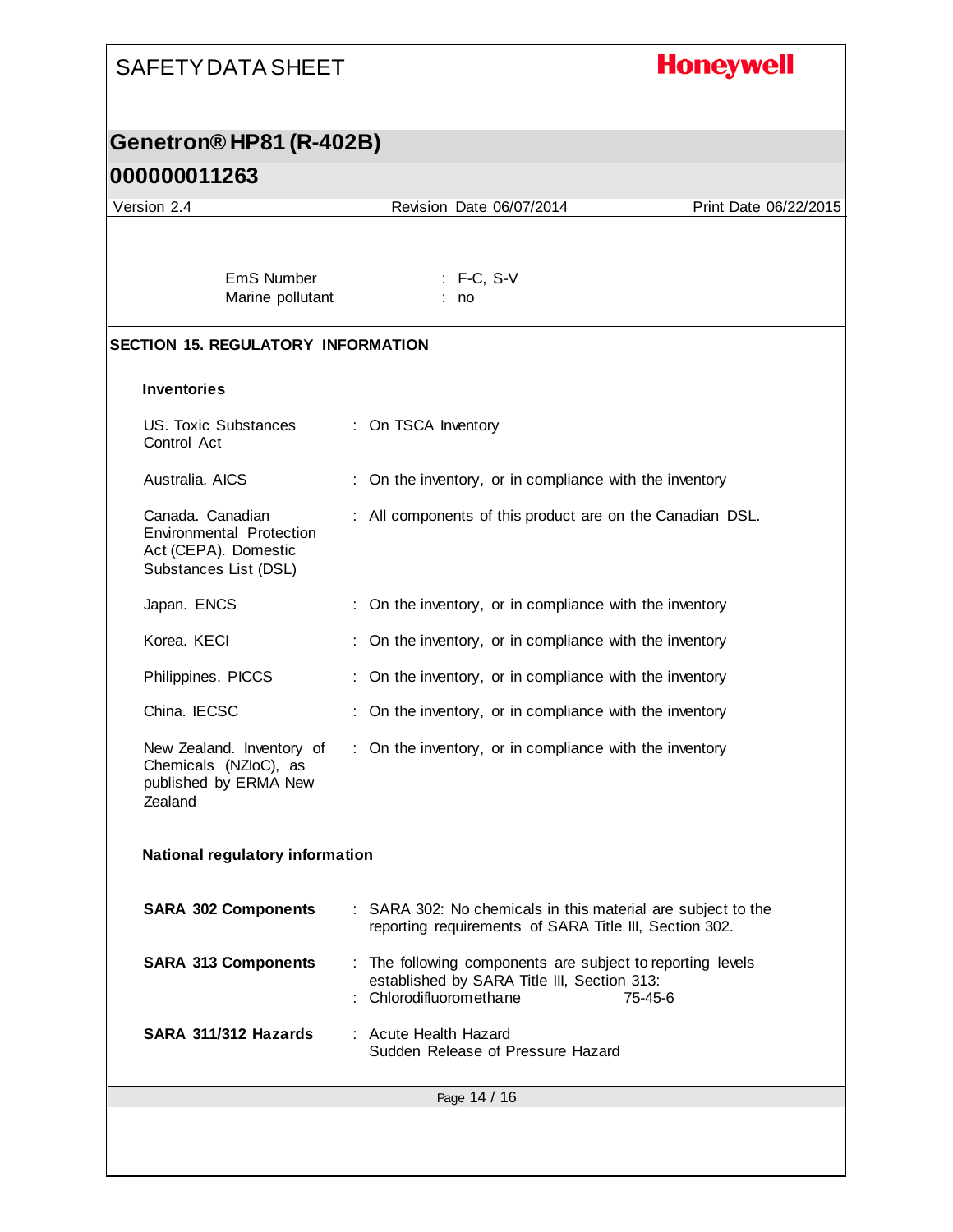# **Honeywell**

| 000000011263                                                    |                                                                                                                                                                             |                            |                                                                                                      |
|-----------------------------------------------------------------|-----------------------------------------------------------------------------------------------------------------------------------------------------------------------------|----------------------------|------------------------------------------------------------------------------------------------------|
| Version 2.4                                                     |                                                                                                                                                                             | Revision Date 06/07/2014   | Print Date 06/22/2015                                                                                |
| <b>California Prop. 65</b>                                      | : This product does not contain any chemicals known to State of<br>California to cause cancer, birth defects, or any other<br>reproductive harm.                            |                            |                                                                                                      |
| <b>Massachusetts RTK</b>                                        | : Chlorodifluoromethane<br>: Propane                                                                                                                                        |                            | 75-45-6<br>74-98-6                                                                                   |
| New Jersey RTK                                                  | : Chlorodifluoromethane<br>: Propane                                                                                                                                        |                            | 75-45-6<br>74-98-6                                                                                   |
| Pennsylvania RTK                                                | Chlorodifluoromethane<br>: Propane                                                                                                                                          |                            | 75-45-6<br>74-98-6                                                                                   |
| <b>WHMIS Classification</b>                                     | : A: Compressed Gas<br>This product has been classified according to the hazard criteria<br>of the CPR and the MSDS contains all of the information<br>required by the CPR. |                            |                                                                                                      |
| <b>Global warming potential</b>                                 | : 1,292                                                                                                                                                                     |                            |                                                                                                      |
| <b>SECTION 16. OTHER INFORMATION</b>                            |                                                                                                                                                                             |                            |                                                                                                      |
| Health hazard<br>Flammability<br>Physical Hazard<br>Instability | <b>HMIS III</b><br>$\mathbf 1$<br>$\mathbf 1$<br>$\boldsymbol{0}$                                                                                                           | <b>NFPA</b><br>2<br>1<br>0 |                                                                                                      |
| use of individuals trained in the particular system.            |                                                                                                                                                                             |                            | Hazard rating and rating systems (e.g. HMIS® III, NFPA): This information is intended solely for the |
| <b>Further information</b>                                      |                                                                                                                                                                             |                            |                                                                                                      |
| Page 15 / 16                                                    |                                                                                                                                                                             |                            |                                                                                                      |
|                                                                 |                                                                                                                                                                             |                            |                                                                                                      |
|                                                                 |                                                                                                                                                                             |                            |                                                                                                      |